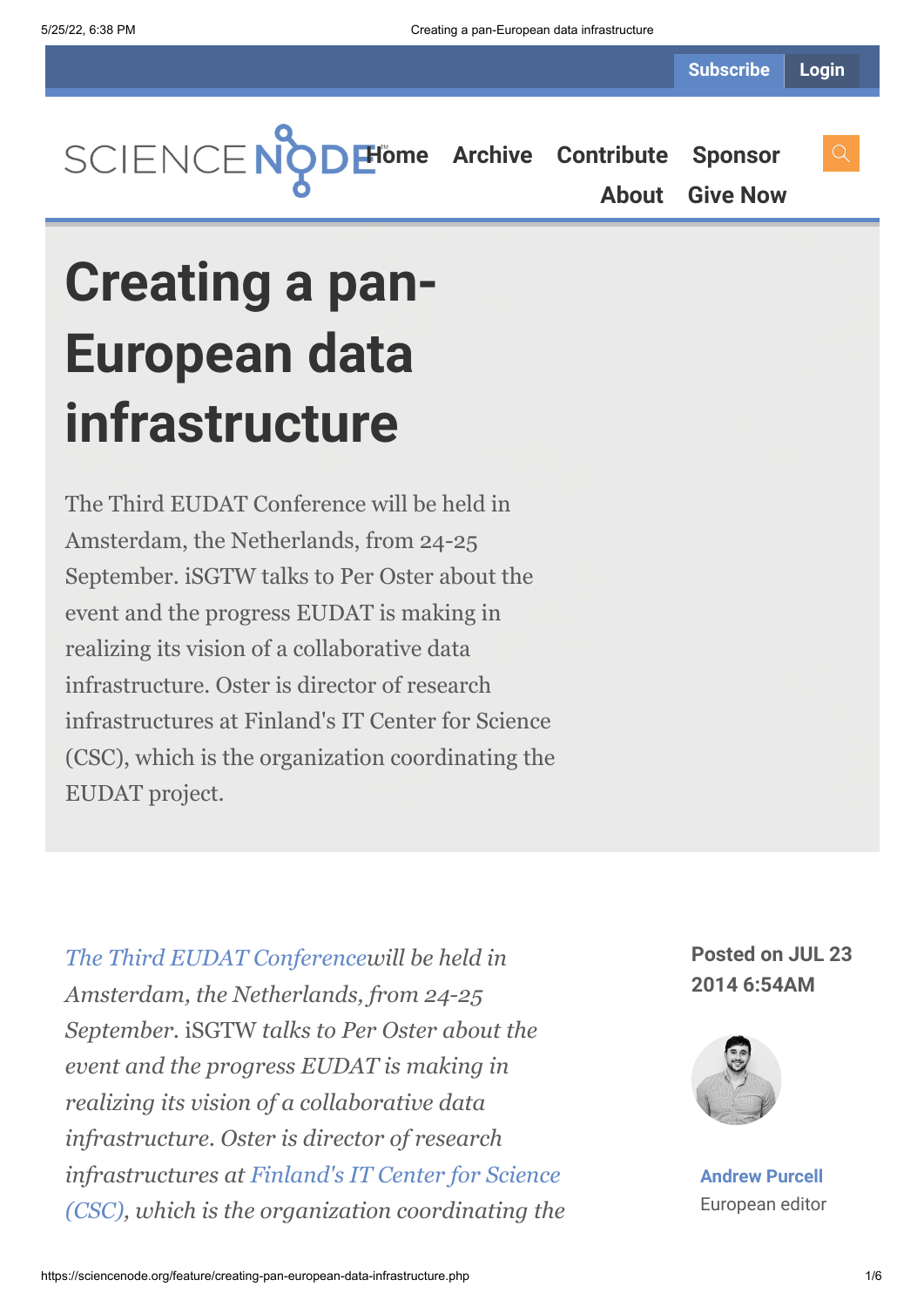

*"We want to support the revolution in science and information that's taking place today," says Oster. Image courtesy CSC - IT Center for Science Ltd.*

# *EUDAT project.*

# **What exactly is EUDAT?**

EUDAT is an EU project with the aim of creating data services for research, particularly for pan-European research collaborations. Essentially, we want to support the revolution in science and information that's taking place today. It's important to do this so that knowledge can be created from all of the vast amounts of data out there.

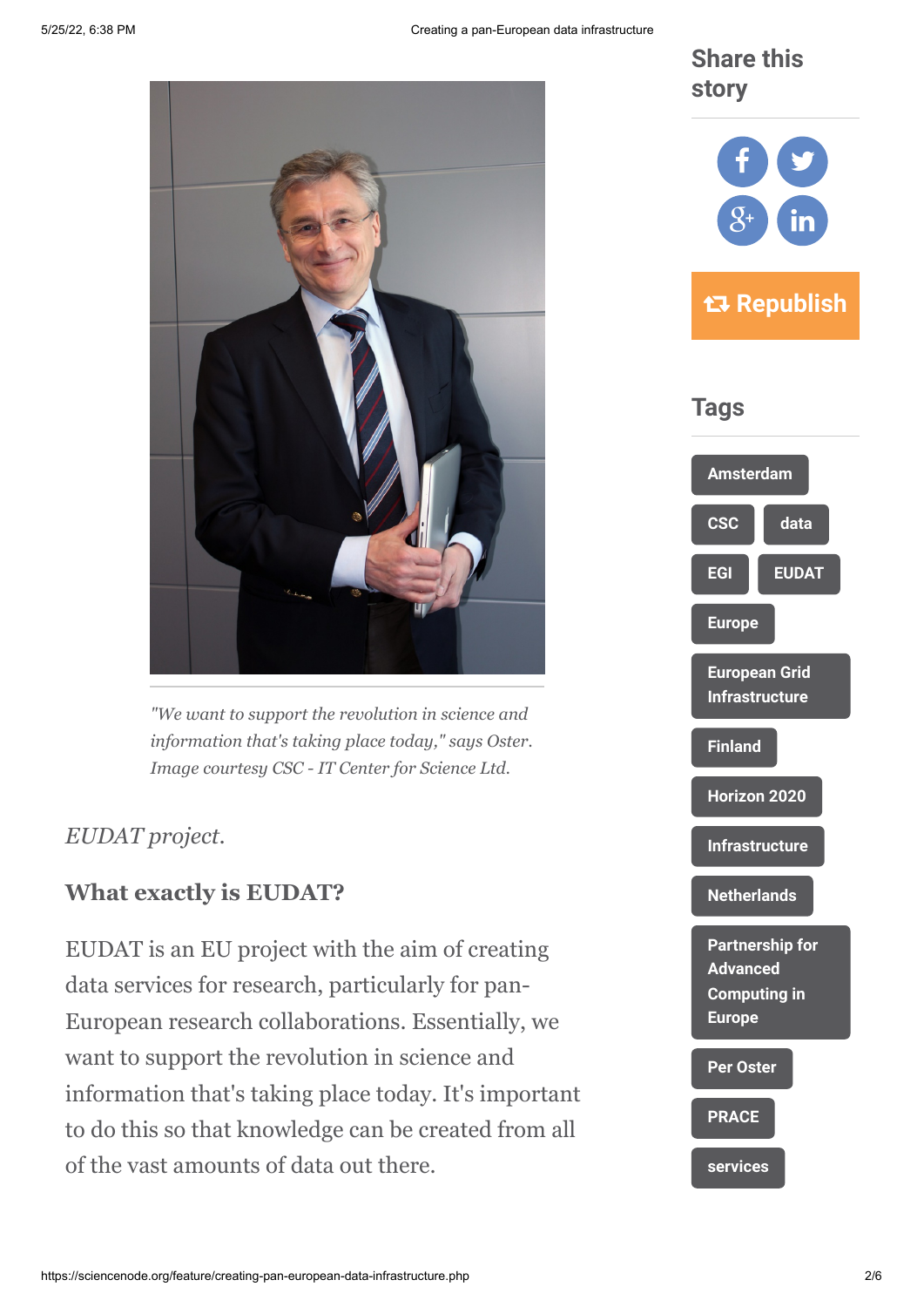We will continue to work closely together with [research communities to build services that are](http://www.eudat.eu/services) suited to their needs. Our goal is to make sure that our services can be put to use by researchers the very day that they go into production.

# **Why does Europe need a project like this?**

E-infrastructures have been rapidly evolving across Europe for quite some time, but you could probably say they took an organized form about a decade ago when the European Commission made funding available for creating Europe-wide computing [infrastructures. Thanks to organizations like the](http://www.egi.eu/) European Grid Infrastructure (EGI) and the [Partnership for Advanced Computing in Europe](http://www.prace-ri.eu/) (PRACE) (as well as their forerunners) we now have very good computing infrastructures in place. However, we are still lacking the more general data services we need in Europe that will really enable researchers from pan-European projects to work freely with data across borders and academic domains. This is what EUDAT has started to address.

**So, EUDAT will be almost three years old by the time the conference takes place. What, in your view, are the project's greatest achievements so far?**

The greatest achievement has undoubtedly been our ability to successfully engage with excellent pan-European research communities. We've already been able to support them in their research and there is continuous and strongly user-driven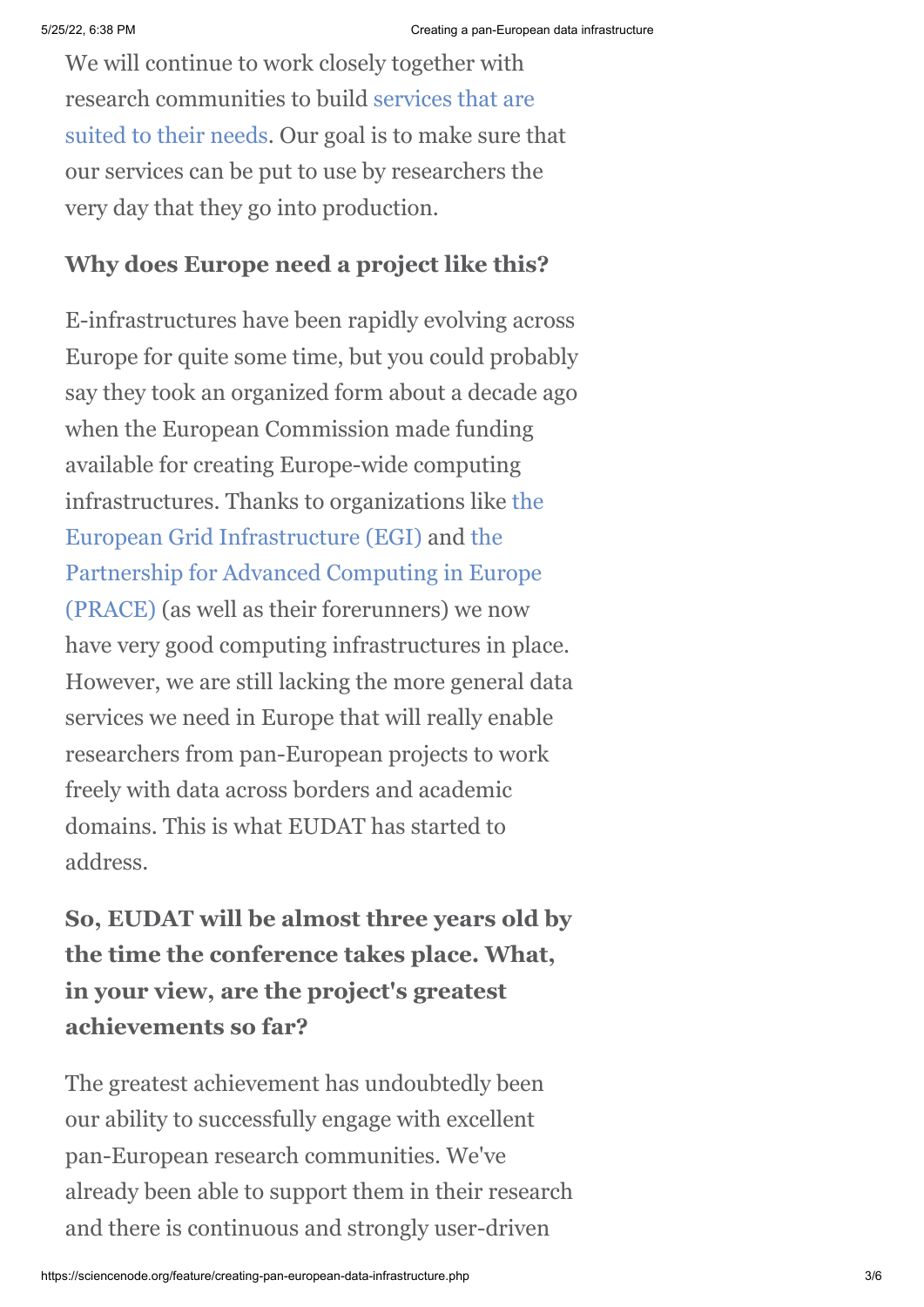development of all our services. It doesn't take even a minute to go to our website and start using the EUDAT services!

## **And what are EUDAT's plans for the future?**

Next in line for release are even more versatile services for sharing and synchronizing data in an organized and structured way. To further support the creation of knowledge from data, a service for annotation and referencing will also soon be ready for release. In addition, the specialized needs of those working with dynamic data - that which changes constantly and needs to be acted upon instantly - is a subject for further service development. Here we enter an area where an even tighter collaboration with the computing infrastructures is necessary to provide integrated solutions.



Over the

*EUDAT services. Click for large version. Image courtesy EUDAT.*

longer term, we also need to think about the sustainability of EUDAT. We're now preparing a project proposal for Europe's Horizon 2020 [funding scheme, but this can't go on forever,](http://ec.europa.eu/programmes/horizon2020/) of course. To support the sustained operation of EUDAT in the future, we'll need to develop the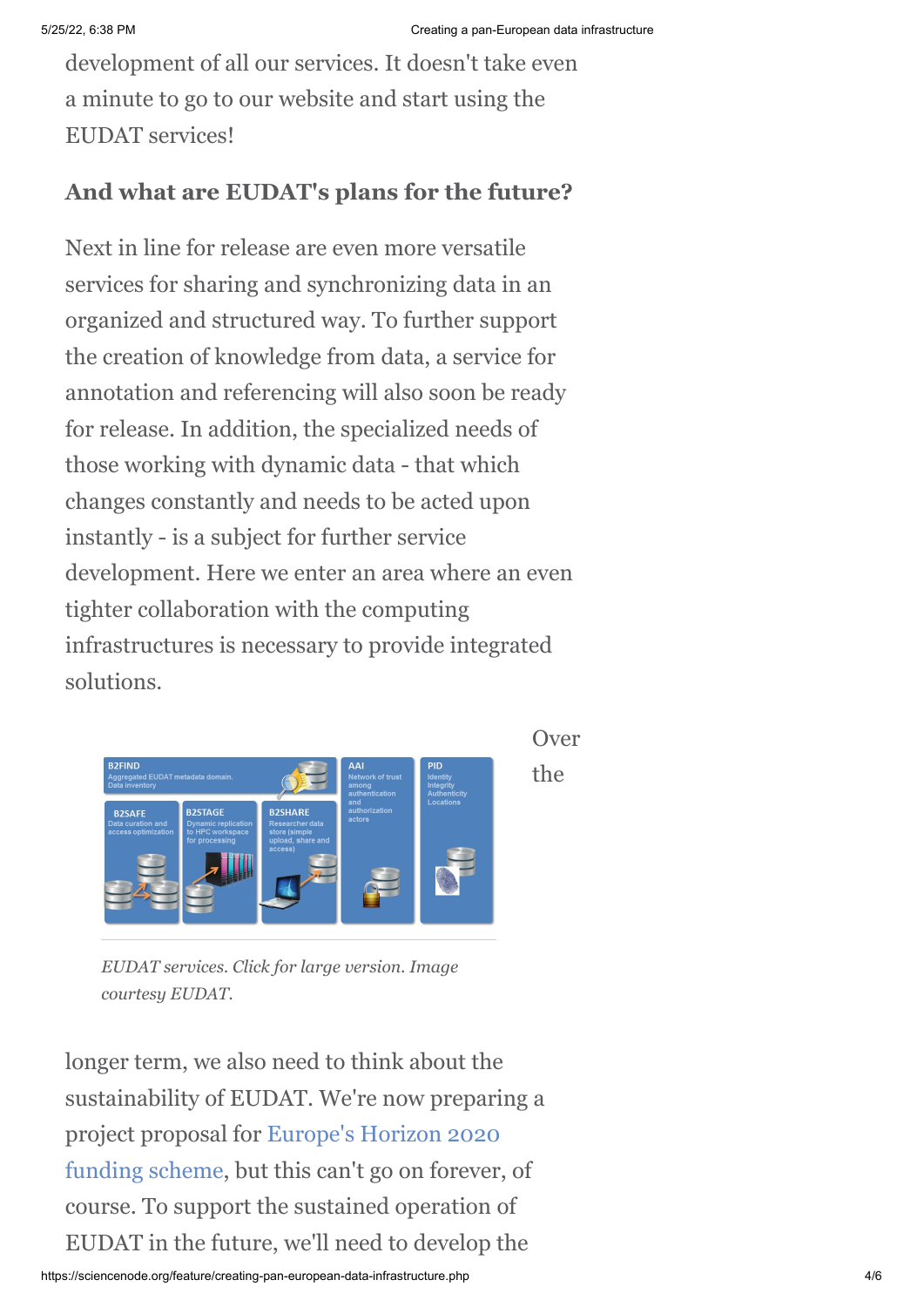revenue streams to maintain and evolve the development and reliable provisioning of data services for research.

# **Finally, what are your goals for the Third EUDAT Conference?**

These events are vital for building a community and establishing trust with and between stakeholders. It's at these events that we can meet researchers and find out what their needs are. This is, of course, vital in enabling us to create services that really support researchers in the most efficient way possible. Meeting with the research communities and listening to their needs is very much the core of EUDAT. In that respect, the third conference is business as usual: we will get feedback on the existing services, as well as ideas for new services.

The more general discussions are also important, such as those about how we can support open science and help to increase the societal impact of research. It is a pretty straightforward line of thought: By making the results of research discoverable and easy to access, researchers become more involved in the general debate. We will also see positive effects for innovation when it becomes possible to exploit the vast amount of data eventually available for everyone through EUDAT services.